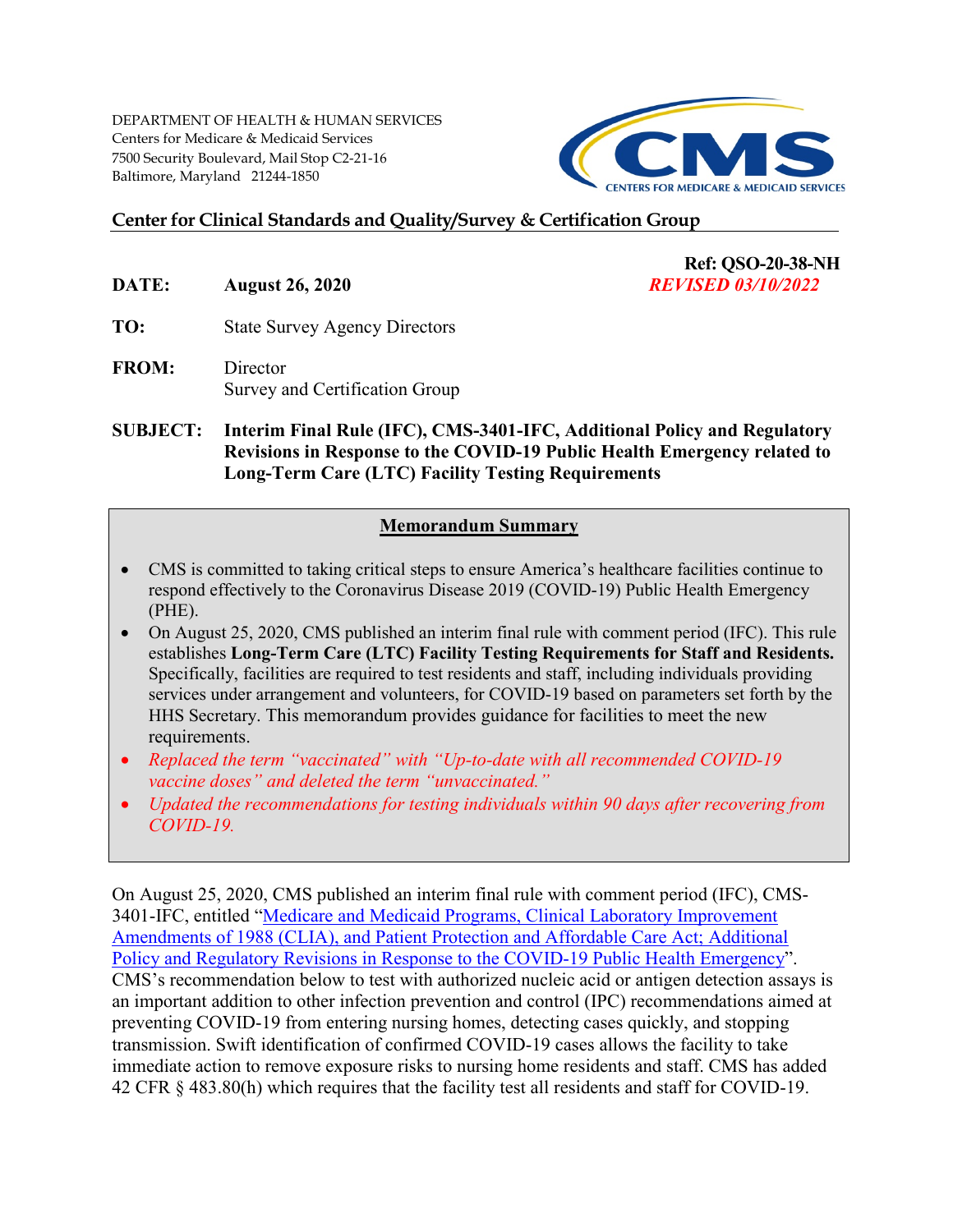Guidance related to the requirements is located below. Noncompliance related to this new requirement will be cited at new tag F886.

#### **§ 483.80 Infection control**

\* \* \* \* \*

**§ 483.80(h)** *COVID-19 Testing***. The LTC facility must test residents and facility staff, including individuals providing services under arrangement and volunteers, for COVID-19. At a minimum, for all residents and facility staff, including individuals providing services under arrangement and volunteers, the LTC facility must:** 

- **(1) Conduct testing based on parameters set forth by the Secretary, including but not limited to:**
	- **(i) Testing frequency;**
	- **(ii) The identification of any individual specified in this paragraph diagnosed with COVID-19 in the facility;**
	- **(iii) The identification of any individual specified in this paragraph with symptoms consistent with COVID-19 or with known or suspected exposure to COVID-19;**
	- **(iv) The criteria for conducting testing of asymptomatic individuals specified in this paragraph, such as the positivity rate of COVID-19 in a county;**
	- **(v) The response time for test results; and**
	- **(vi) Other factors specified by the Secretary that help identify and prevent the transmission of COVID-19.**
- **(2) Conduct testing in a manner that is consistent with current standards of practice for conducting COVID-19 tests;**
- **(3) For each instance of testing:** 
	- **(i) Document that testing was completed and the results of each staff test; and**
	- **(ii) Document in the resident records that testing was offered, completed (as appropriate to the resident's testing status), and the results of each test.**
- **(4) Upon the identification of an individual specified in this paragraph with symptoms consistent with COVID-19, or who tests positive for COVID-19, take actions to prevent the transmission of COVID-19.**
- **(5) Have procedures for addressing residents and staff, including individuals providing services under arrangement and volunteers, who refuse testing or are unable to be tested.**
- **(6) When necessary, such as in emergencies due to testing supply shortages, contact state and local health departments to assist in testing efforts, such as obtaining testing supplies or processing test results.**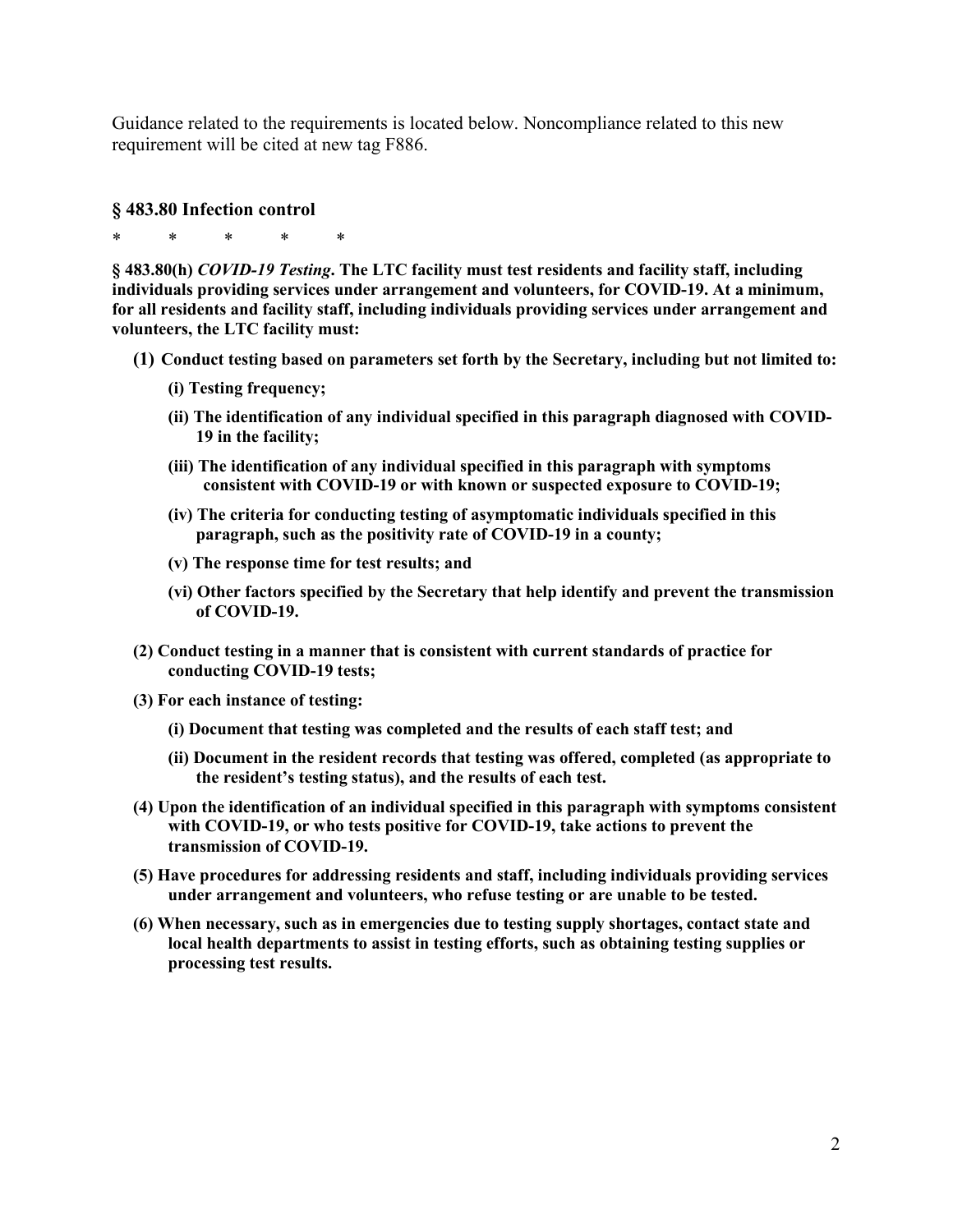#### **F886**

#### **DEFINITIONS**

**"Close contact "** refers to someone who has been within 6 feet of a COVID-19 positive person for a cumulative total of 15 minutes or more over a 24-hour period.

**"Level of community transmission"** refers to facility's county level of COVID-19 transmission. This metric uses two indicators for categorization (1. Total number of new cases per 100,000 persons within the last 7 days and 2. Percentage of positive diagnostic and screening nucleic acid amplification tests (NAAT) during the last 7 days), which can be found on the Centers for Disease Control and Prevention (CDC) COVID-19 Integrated County View site at [https://covid.cdc.gov/covid-data-tracker/#county-view.](https://covid.cdc.gov/covid-data-tracker/#county-view)

**"Higher-risk exposure"** refers to exposure of an individual's eyes, nose, or mouth to material potentially containing SARS-CoV-2, particularly if present in the room for an aerosol-generating procedure. This can occur when staff do not wear adequate personal protective equipment during care or interaction with an individual. For more information, see CDC's ["Interim](https://www.cdc.gov/coronavirus/2019-ncov/hcp/guidance-risk-assesment-hcp.html)  [Guidance for Managing Healthcare Personnel with SARS-CoV-2 Infection or Exposure to](https://www.cdc.gov/coronavirus/2019-ncov/hcp/guidance-risk-assesment-hcp.html)  [SARS-CoV-2."](https://www.cdc.gov/coronavirus/2019-ncov/hcp/guidance-risk-assesment-hcp.html)

*["Up-to-Date"](https://www.cdc.gov/coronavirus/2019-ncov/vaccines/stay-up-to-date.html?CDC_AA_refVal=https%3A%2F%2Fwww.cdc.gov%2Fcoronavirus%2F2019-ncov%2Fvaccines%2Ffully-vaccinated.html#:%7E:text=Up%20to%20Date-,Up%20to%20date,-means%20a%20person) means a person has received all recommended COVID-19 vaccines, including any booster dose(s) when eligible..* 

#### **GUIDANCE**

#### **Testing of Nursing Home Staff and Residents**

To enhance efforts to keep COVID-19 from entering and spreading through nursing homes, facilities are required to test residents and staff based on parameters and a frequency set forth by the HHS Secretary.

Facilities can meet the testing requirements through the use of rapid point-of-care (POC) diagnostic testing devices or through an arrangement with an offsite laboratory. POC testing is diagnostic testing that is performed at or near the site of resident care. For a facility to conduct these tests with their own staff and equipment (including POC devices provided by the Department of Health and Human Services), the facility must have, at a minimum, a CLIA Certificate of Waiver. Information on obtaining a CLIA Certificate of Waiver can be found [here.](https://www.cms.gov/Regulations-and-Guidance/Legislation/CLIA/Downloads/HowObtainCertificateofWaiver.pdf)

Facilities without the ability to conduct COVID-19 POC testing should have arrangements with a laboratory to conduct tests to meet these requirements. Laboratories that can quickly process large numbers of tests with rapid reporting of results (e.g., within 48 hours) should be selected to rapidly inform infection prevention initiatives to prevent and limit transmission.

**"Facility staff"** includes employees, consultants, contractors, volunteers, and caregivers who provide care and services to residents on behalf of the facility, and students in the facility's nurse aide training programs or from affiliated academic institutions. For the purpose of testing "individuals providing services under arrangement and volunteers," facilities should prioritize those individuals who are regularly in the facility (e.g., weekly) and have contact with residents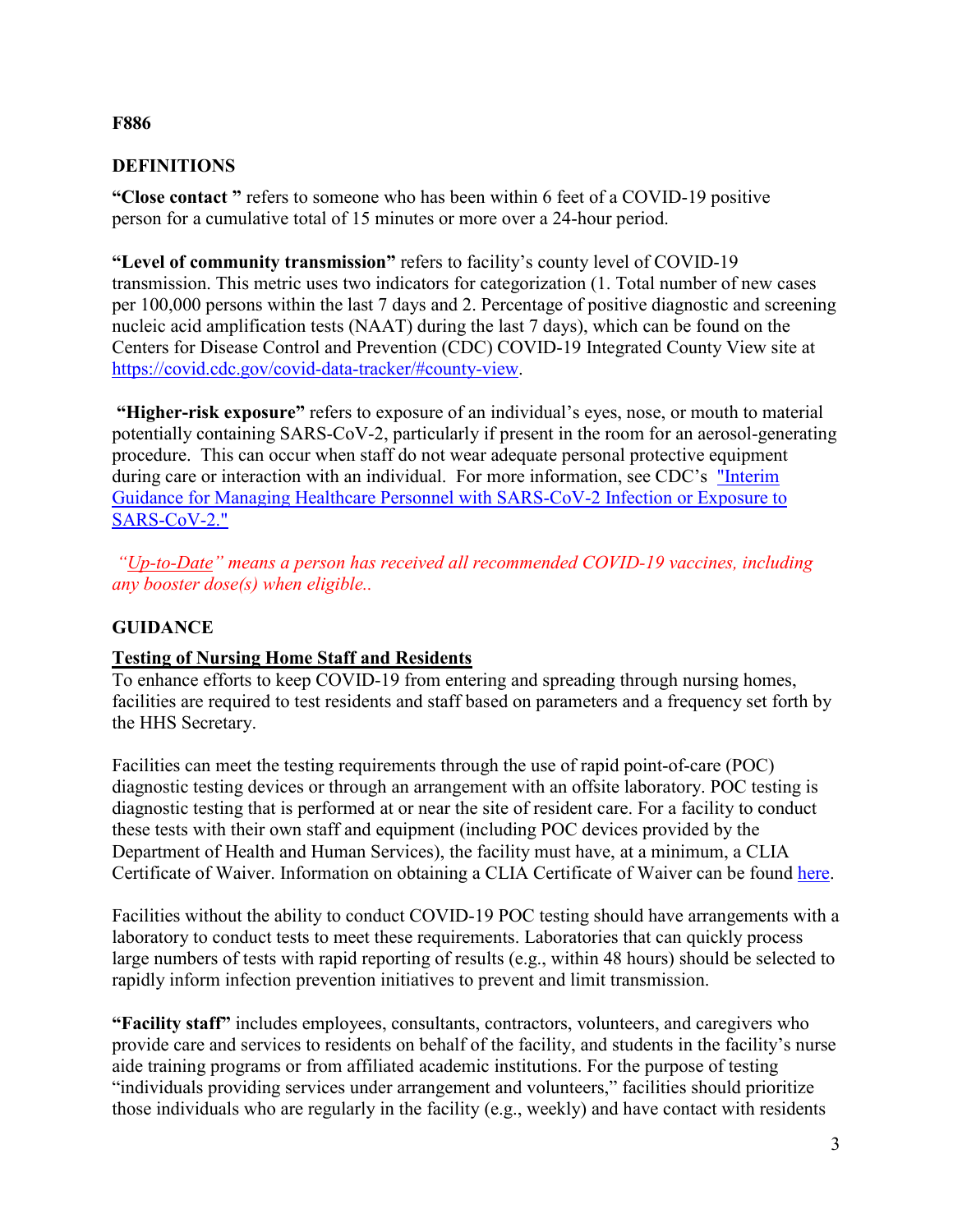or staff. We note that the facility may have a provision under its arrangement with a vendor or volunteer that requires them to be tested from another source (e.g., their employer or on their own). However, the facility is still required to obtain documentation that the required testing was completed during the timeframe that corresponds to the facility's testing frequency, as described in Table 2 below.

When prioritizing individuals to be tested, facilities should prioritize individuals with signs and symptoms of COVID-19 first, then perform testing triggered by an outbreak investigation (as specified below).

| <b>Testing Trigger</b>                                                                                                    | <b>Staff</b>                                                                                                                                                                                                                                                      | <b>Residents</b>                                                                                                                                                           |
|---------------------------------------------------------------------------------------------------------------------------|-------------------------------------------------------------------------------------------------------------------------------------------------------------------------------------------------------------------------------------------------------------------|----------------------------------------------------------------------------------------------------------------------------------------------------------------------------|
| Symptomatic individual<br>identified                                                                                      | Staff, regardless of<br><i>vaccination status</i> , with signs<br>or symptoms must be tested.                                                                                                                                                                     | Residents, regardless of<br><i>vaccination status</i> , with signs or<br>symptoms must be tested.                                                                          |
| Newly identified COVID-<br>19 positive staff or<br>resident in a facility that<br>can identify close contacts             | Test all staff, regardless of<br>vaccination status, that had a<br>higher-risk exposure with a<br>COVID-19 positive<br>individual.                                                                                                                                | Test all residents, <i>regardless of</i><br>vaccination status, that had<br>close contact with a COVID-19<br>positive individual.                                          |
| Newly identified COVID-<br>19 positive staff or<br>resident in a facility that is<br>unable to identify close<br>contacts | Test all staff, <i>regardless of</i><br><i>vaccination status</i> , facility-<br>wide or at a group level if<br>staff are assigned to a specific<br>location where the new case<br>occurred (e.g., unit, floor, or<br>other specific area(s) of the<br>facility). | Test all residents, <i>regardless of</i><br>vaccination status, facility-wide<br>or at a group level (e.g., unit,<br>floor, or other specific area(s) of<br>the facility). |
| Routine testing                                                                                                           | According to Table 2 below                                                                                                                                                                                                                                        | Not generally recommended                                                                                                                                                  |

## **Table 1: Testing Summary**

#### **Testing of Staff and Residents with COVID-19 Symptoms or Signs**

Staff with symptoms or signs of COVID-19, *regardless of vaccination status,* must be tested immediately and are expected to be restricted from the facility pending the results of COVID-19 testing. If COVID-19 is confirmed, staff should follow Centers for Disease Control and Prevention (CDC) guidance ["Interim Guidance for Managing Healthcare Personnel with SARS-](https://www.cdc.gov/coronavirus/2019-ncov/hcp/guidance-risk-assesment-hcp.html)[CoV-2 Infection or Exposure to SARS-CoV-2."](https://www.cdc.gov/coronavirus/2019-ncov/hcp/guidance-risk-assesment-hcp.html) Staff who do not test positive for COVID-19 but have symptoms should follow facility policies to determine when they can return to work.

Residents who have signs or symptoms of COVID-19, *regardless of vaccination status,* must be tested immediately. While test results are pending, residents with signs or symptoms should be placed on transmission-based precautions (TBP) in accordance with [CDC guidance.](https://www.cdc.gov/coronavirus/2019-ncov/hcp/long-term-care.html#:%7E:text=Create%20a%20Plan%20for%20Testing%20Residents%20and%20HCP%20for%20SARS%2DCoV%2D2) Once test results are obtained, the facility must take the appropriate actions based on the results.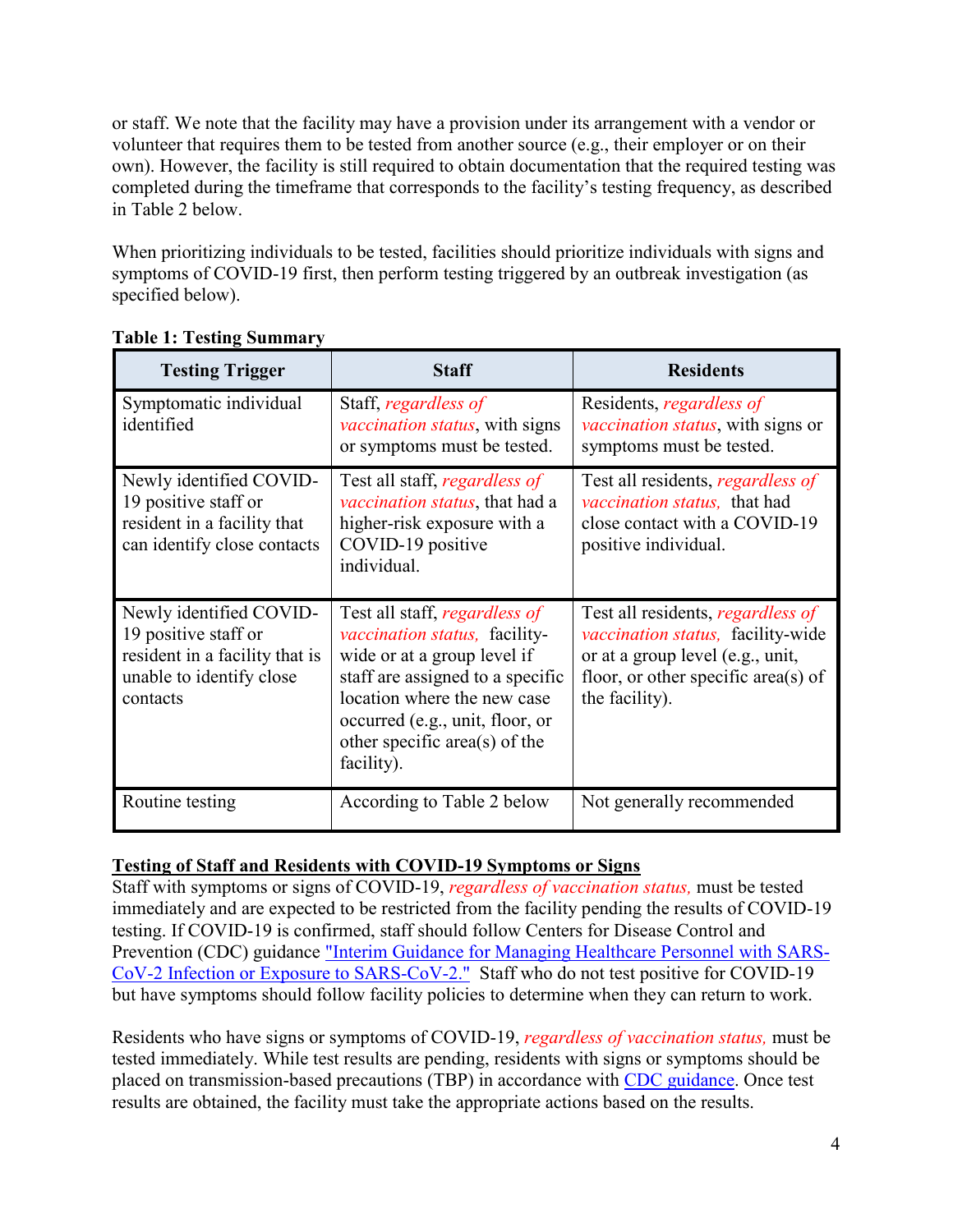NOTE: Concerns related to initiating and/or maintaining TBP should be investigated under F880, Infection Control.

### **Testing of Staff with a Higher-Risk Exposure and Residents who had a Close Contact**

For information on testing staff with a higher-risk exposure to COVID-19 and residents who had close contact with a COVID-19 positive individual, when the facility is not in an outbreak status, see the CDC's ["Interim Infection Prevention and Control Recommendations for Healthcare](https://www.cdc.gov/coronavirus/2019-ncov/hcp/infection-control-recommendations.html)  [Personnel During the Coronavirus Disease 2019 \(COVID-19\) Pandemic"](https://www.cdc.gov/coronavirus/2019-ncov/hcp/infection-control-recommendations.html) and ["Interim Guidance](https://www.cdc.gov/coronavirus/2019-ncov/hcp/guidance-risk-assesment-hcp.html)  [for Managing Healthcare Personnel with SARS-CoV-2 Infection or Exposure to SARS-CoV-2."](https://www.cdc.gov/coronavirus/2019-ncov/hcp/guidance-risk-assesment-hcp.html) Examples may include exposures from a visitor, while on a leave of absence, or during care of a resident on the COVID-19 unit.

## **Testing of Staff and Residents During an Outbreak Investigation**

A new COVID-19 infection in any staff or any [nursing home-onset](https://www.cdc.gov/coronavirus/2019-ncov/hcp/long-term-care.html) COVID-19 infection in a resident triggers an outbreak investigation. In an outbreak investigation, rapid identification and isolation of new cases is critical in stopping further viral transmission. A resident who is admitted to the facility with COVID-19 does not constitute a facility outbreak.

Upon identification of a single new case of COVID-19 infection in any staff or residents, testing should begin immediately. Facilities have the option to perform outbreak testing through two approaches, contact tracing or broad-based (e.g. facility-wide) testing.

If the facility has the ability to identify close contacts of the individual with COVID-19, they could choose to conduct focused testing based on known close contacts. If a facility does not have the expertise, resources, or ability to identify all close contacts, they should instead investigate the outbreak at a facility-wide or group-level (e.g., unit, floor, or other specific area(s) of the facility). Broader approaches might also be required if the facility is directed to do so by the jurisdiction's public health authority, or in situations where all potential contacts are unable to be identified, are too numerous to manage, or when contact tracing fails to halt transmission.

For further information on contact tracing and broad-based testing, including frequency of repeat testing, see CDC guidance ["Interim Infection Prevention and Control Recommendations to](https://www.cdc.gov/coronavirus/2019-ncov/hcp/long-term-care.html#:%7E:text=New%20Infection%20in%20Healthcare%20Personnel%20or%20Residents)  [Prevent SARS-CoV-2 Spread in Nursing Homes."](https://www.cdc.gov/coronavirus/2019-ncov/hcp/long-term-care.html#:%7E:text=New%20Infection%20in%20Healthcare%20Personnel%20or%20Residents)

For individuals who test positive for COVID-19, repeat testing is not recommended to discontinue TBP or work restrictions. A symptom-based strategy is intended to replace the need for repeated testing. Facilities should follow the CDC guidance ["Interim Infection Prevention](https://www.cdc.gov/coronavirus/2019-ncov/hcp/infection-control-recommendations.html#:%7E:text=in%20the%20facility.-,Duration%20of%20Transmission%2DBased%20Precautions,-The%20following%20are)  and Control Recommendations for [Healthcare Personnel During the Coronavirus Disease 2019](https://www.cdc.gov/coronavirus/2019-ncov/hcp/infection-control-recommendations.html#:%7E:text=in%20the%20facility.-,Duration%20of%20Transmission%2DBased%20Precautions,-The%20following%20are)  [\(COVID-19\) Pandemic"](https://www.cdc.gov/coronavirus/2019-ncov/hcp/infection-control-recommendations.html#:%7E:text=in%20the%20facility.-,Duration%20of%20Transmission%2DBased%20Precautions,-The%20following%20are) for residents and ["Interim Guidance for Managing Healthcare Personnel](https://www.cdc.gov/coronavirus/2019-ncov/hcp/guidance-risk-assesment-hcp.html)  [with SARS-CoV-2 Infection or Exposure to SARS-CoV-2."](https://www.cdc.gov/coronavirus/2019-ncov/hcp/guidance-risk-assesment-hcp.html) for staff.

# **Routine Testing of Staff**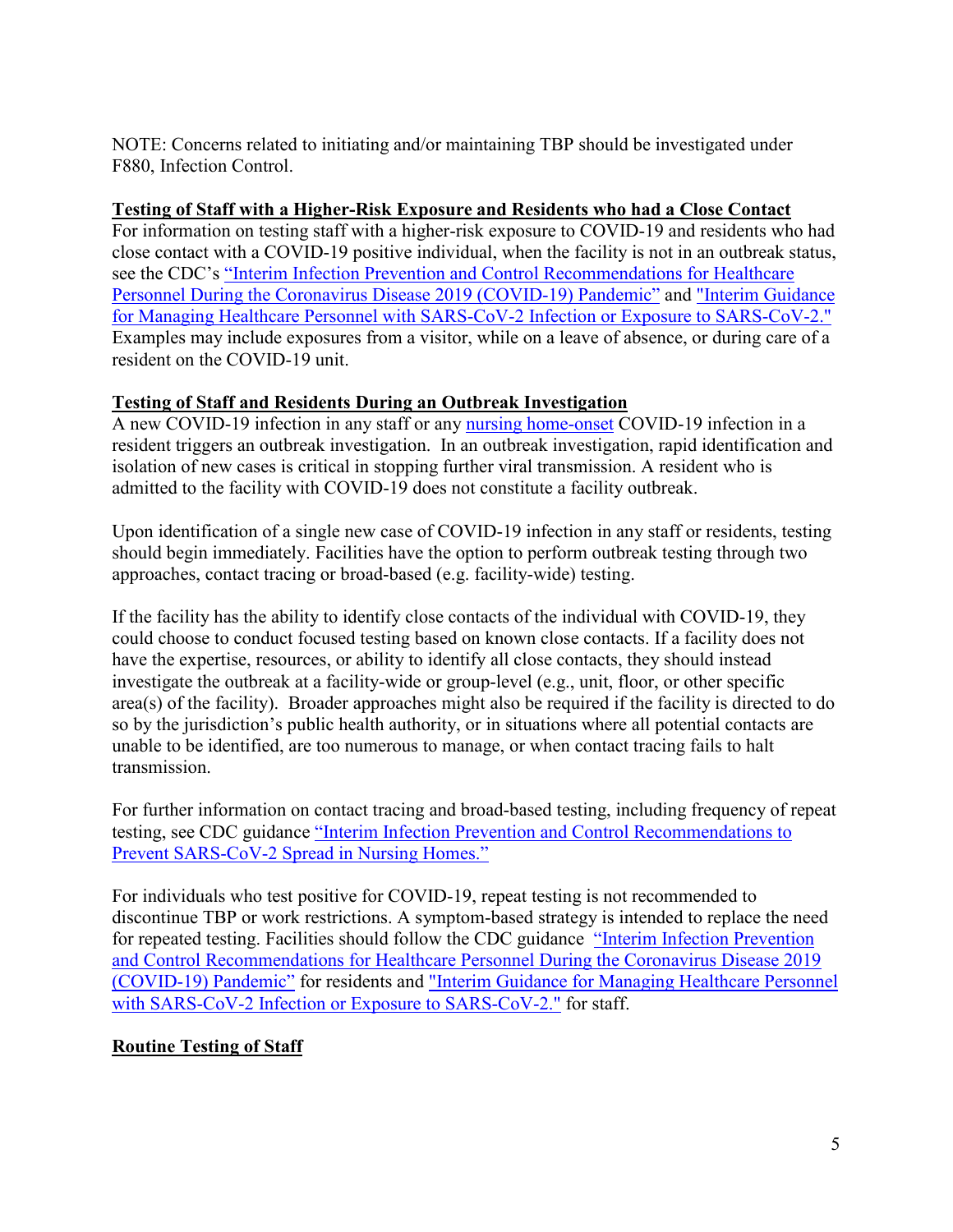Routine testing of staff, who are not up-to-date, should be based on the extent of the virus in the community. *Staff, who are up-to date,* do not have to be routinely tested. *For HCP who work in the facility infrequently, see the CDC's [testing guidance.](https://www.cdc.gov/coronavirus/2019-ncov/hcp/long-term-care.html#:%7E:text=Expanded%20screening%20testing%20of%20asymptomatic%20HCP%20should%20be%20as%20follows%3A)*

Facilities should use their community transmission level as the trigger for staff testing frequency. **Reports of COVID-19 level of community transmission are available on the CDC COVID-19 Integrated County View site:** [https://covid.cdc.gov/covid-data-tracker/#county](https://covid.cdc.gov/covid-data-tracker/#county-view)[view.](https://covid.cdc.gov/covid-data-tracker/#county-view) Please see the COVID-19 Testing section on the CMS COVID-19 Nursing Home Data webpage: <https://data.cms.gov/covid-19/covid-19-nursing-home-data> for information on how to obtain current and historic levels of community transmission on the CDC website.

**Table 2: Routine Testing Intervals by County COVID-19 Level of Community Transmission**

| <b>Level of COVID-19 Community</b><br><b>Transmission</b> | Minimum Testing Frequency of Staff who<br>are not up-to-date <sup>+</sup> |
|-----------------------------------------------------------|---------------------------------------------------------------------------|
| Low (blue)                                                | Not recommended                                                           |
| <b>Moderate</b> (yellow)                                  | Once a week*                                                              |
| Substantial (orange)                                      | Twice a week*                                                             |
| <b>High</b> (red)                                         | Twice a week*                                                             |

**+Staff** *who are up-to-date* **do not need to be routinely tested.**

**\*This frequency presumes availability of Point of Care testing on-site at the nursing home or where off-site testing turnaround time is <48 hours.**

If the 48-hour turn-around time cannot be met due to community testing supply shortages, limited access or inability of laboratories to process tests within 48 hours, the facility should have documentation of its efforts to obtain quick turnaround test results with the identified laboratory or laboratories and contact with the local and state health departments.

The facility should test all staff*, who are not up-to-date,* at the frequency prescribed in the Routine Testing table based on the level of community transmission reported in the past week. Facilities should monitor their level of community transmission every other week (e.g., first and third Monday of every month) and adjust the frequency of performing staff testing according to the table above.

- If the level of community transmission increases to a higher level of activity, the facility should begin testing staff at the frequency shown in the table above as soon as the criteria for the higher activity level are met.
- If the level of community transmission decreases to a lower level of activity, the facility should continue testing staff at the higher frequency level until the level of community transmission has remained at the lower activity level for at least two weeks before reducing testing frequency.

The guidance above represents the minimum testing expected. Facilities may consider other factors, such as the level of community transmission in an adjacent (i.e., neighboring) county to test at a frequency that is higher than required. For example, if a facility in a county with a low level of community transmission has many staff that live in a county with a moderate level of community transmission, the facility should consider testing based on the higher level of community transmission (in scenario described, weekly staff testing would be indicated).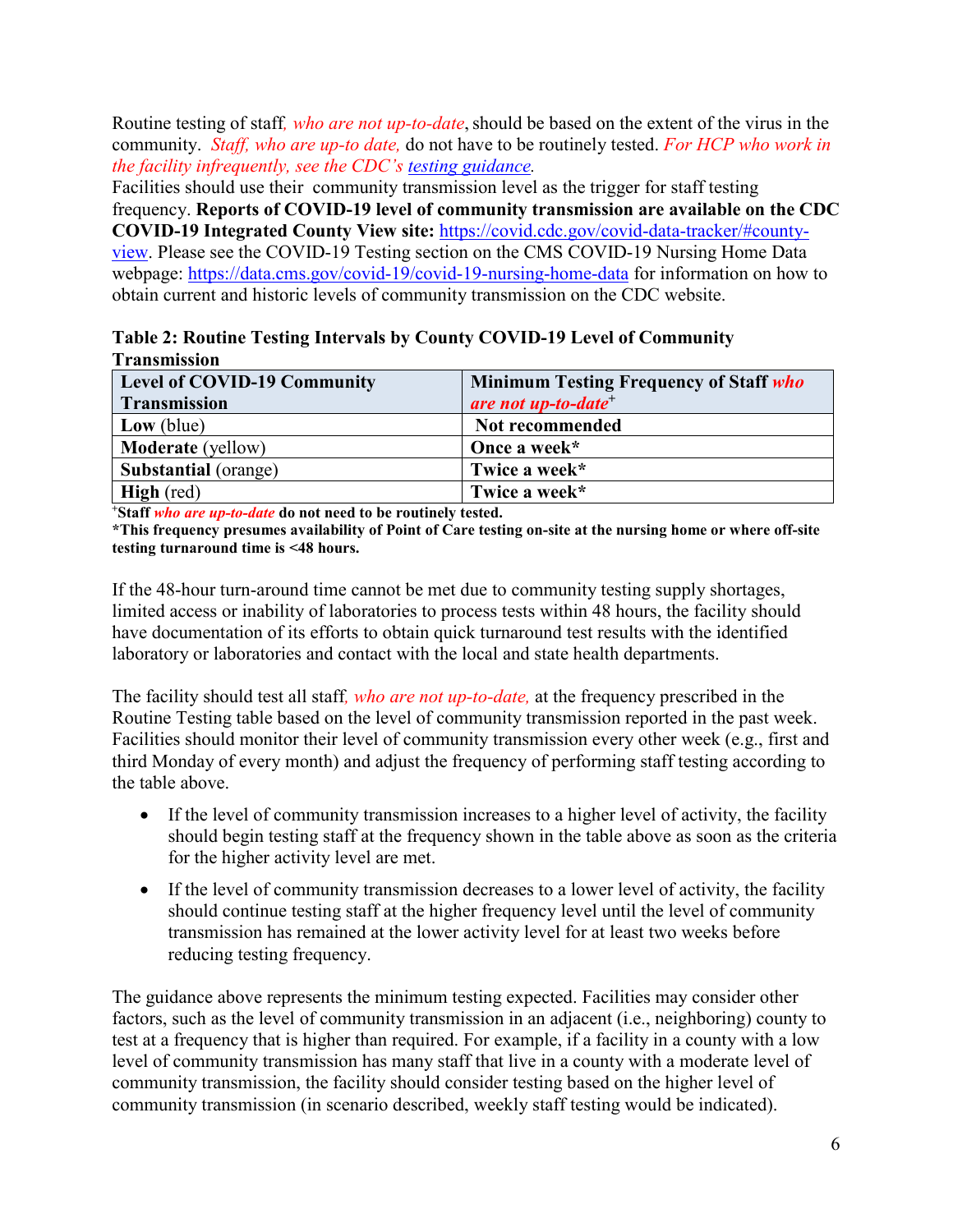State and local officials may also direct facilities to monitor other factors that increase the risk for COVID-19 transmission, such as rates of Emergency Department visits of individuals with COVID-19-like symptoms. Facilities should consult with state and local officials on these factors, and the actions that should be taken to reduce the spread of the virus.

NOTE: Routine testing of asymptomatic residents is not recommended unless prompted by a change in circumstances, such as the identification of a confirmed COVID-19 case in the facility. Facilities may consider testing asymptomatic residents who leave the facility frequently, such as for dialysis or chemotherapy. Facilities should inform resident transportation services (such as non-emergency medical transportation) and receiving healthcare providers (such as hospitals) regarding a resident's COVID-19 status to ensure appropriate infection control precautions are followed.

Routine communication between the nursing home and other entities about the resident's status should ideally occur prior to the resident leaving the nursing home for treatment. Coordination between the nursing home and the other healthcare entity is vital to ensure healthcare staff are informed of the most up to date information relating to the resident's health status, including COVID-19 status, and to allow for proper planning of care and operations. Additionally, facilities should maintain communications with the local ambulance and other contracted providers that transport residents between facilities, to ensure appropriate infection control precautions are followed as described by the CDC.

#### **Refusal of Testing**

Facilities must have procedures in place to address staff who refuse testing. Procedures should ensure that staff who have signs or symptoms of COVID-19 and refuse testing are prohibited from entering the building until the return to work criteria are met. If outbreak testing has been triggered and *a* staff member*, who is not up-to-date, and* refuses testing, the staff member should be restricted from the building until the procedures for outbreak testing have been completed. The facility should follow its occupational health and local jurisdiction policies with respect to any asymptomatic staff*, who is not up-to-date, and* refuse*s* routine testing.

Residents (or resident representatives) may exercise their right to decline COVID-19 testing in accordance with the requirements under 42 CFR  $\S$  483.10(c)(6). In discussing testing with residents, staff should use person-centered approaches when explaining the importance of testing for COVID-19. Facilities must have procedures in place to address residents who refuse testing. Procedures should ensure that residents who have signs or symptoms of COVID-19 and refuse testing are placed on TBP until the criteria for discontinuing TBP have been met. If outbreak testing has been triggered and an asymptomatic resident refuses testing, the facility should be extremely vigilant, such as through additional monitoring, to ensure the resident maintains appropriate distance from other residents, wears a face covering, and practices effective hand hygiene until the procedures for outbreak testing have been completed.

Clinical discussions about testing may include alternative [specimen collection sources](https://www.cdc.gov/coronavirus/2019-nCoV/lab/guidelines-clinical-specimens.html) that may be more acceptable to residents than nasopharyngeal swabs (e.g., anterior nares). Providing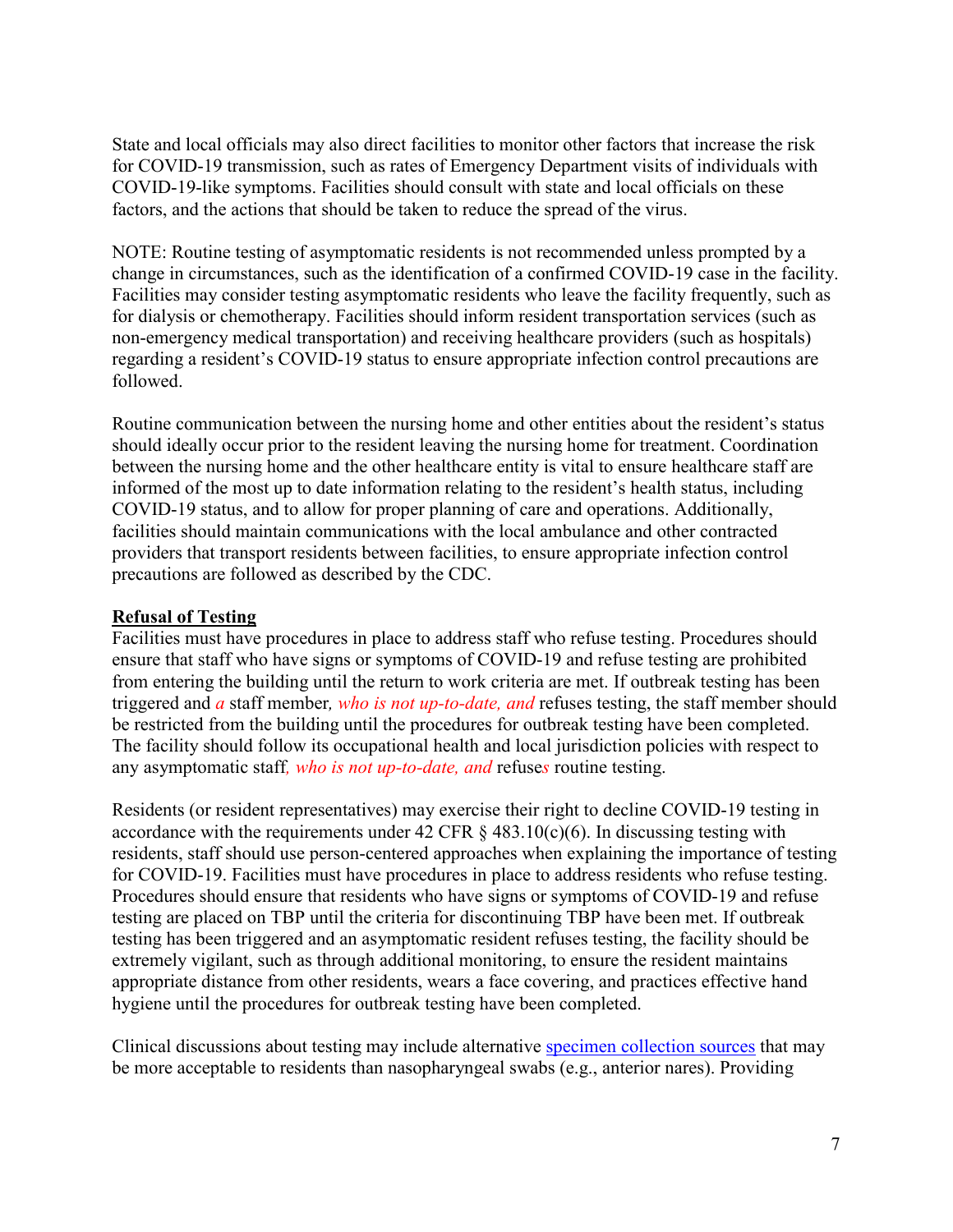information about the method of testing and reason for pursuing testing may facilitate discussions with residents or resident representatives.

Residents who refuse testing may require TBP based on symptoms or vaccination status. For further information, see CDC guidance ["Interim Infection Prevention and Control](https://www.cdc.gov/coronavirus/2019-ncov/hcp/long-term-care.html)  [Recommendations to Prevent SARS-CoV-2 Spread in Nursing Homes."](https://www.cdc.gov/coronavirus/2019-ncov/hcp/long-term-care.html)

### **Other Testing Considerations**

*In general, testing is not necessary for asymptomatic people who have recovered from SARS-CoV-2 infection in the prior 90 days; however, if testing is performed on these people, an antigen test instead of a nucleic acid amplification test (NAAT) is recommended. This is because some people may remain NAAT positive but not be infectious during this period.* Facilities should continue to monitor the CDC [LTC webpage](https://www.cdc.gov/coronavirus/2019-ncov/hcp/long-term-care.html) and [FAQs](https://www.cdc.gov/coronavirus/2019-ncov/hcp/faq.html#:%7E:text=Top%20of%20Page-,Testing%2C%20Diagnosis%2C%20and%20Notification,-How%20do%20you) for the latest information. The facility should consult with infectious diseases specialists and public health authorities to review all available information (e.g., medical history, time from initial positive test, Reverse Transcription-Polymerase Chain Reaction Cycle Threshold (RT-PCR Ct) values, and presence of COVID-19 signs or symptoms). Individuals who are determined to be potentially infectious should undergo evaluation and remain isolated until they meet criteria for discontinuation of isolation or discontinuation of transmission-based precautions, depending on their circumstances.

For residents or staff who test positive, facilities should contact the appropriate state or local entity for contact tracing.

While not required, facilities may test residents' visitors to help facilitate visitation while also preventing the spread of COVID-19. Facilities should prioritize resident and staff testing and have adequate testing supplies to meet required testing, prior to testing resident visitors.

#### **Conducting Testing**

In accordance with 42 CFR § 483.50(a)(2)(i), the facility must obtain an order from a physician, physician assistant, nurse practitioner, or clinical nurse specialist in accordance with state law, including scope of practice laws to provide or obtain laboratory services for a resident, which includes COVID-19 testing (see F773). This may be accomplished through the use of physician approved policies (e.g., standing orders), or other means as specified by scope of practice laws and facility policy.

NOTE: Concerns related to orders for laboratory and/or POC testing should be investigated under F773.

Rapid POC testing devices are prescription use tests under the Emergency Use Authorization and must be ordered by a healthcare professional licensed under the applicable state law or a pharmacist under HHS guidance. Accordingly, the facility must have an order from a healthcare professional or pharmacist, as previously described, to perform a rapid POC COVID-19 test on an individual.

Facilities must conduct testing according to nationally recognized guidelines, outlined by the Centers for Disease Control and Prevention (CDC). This would include the following guidance: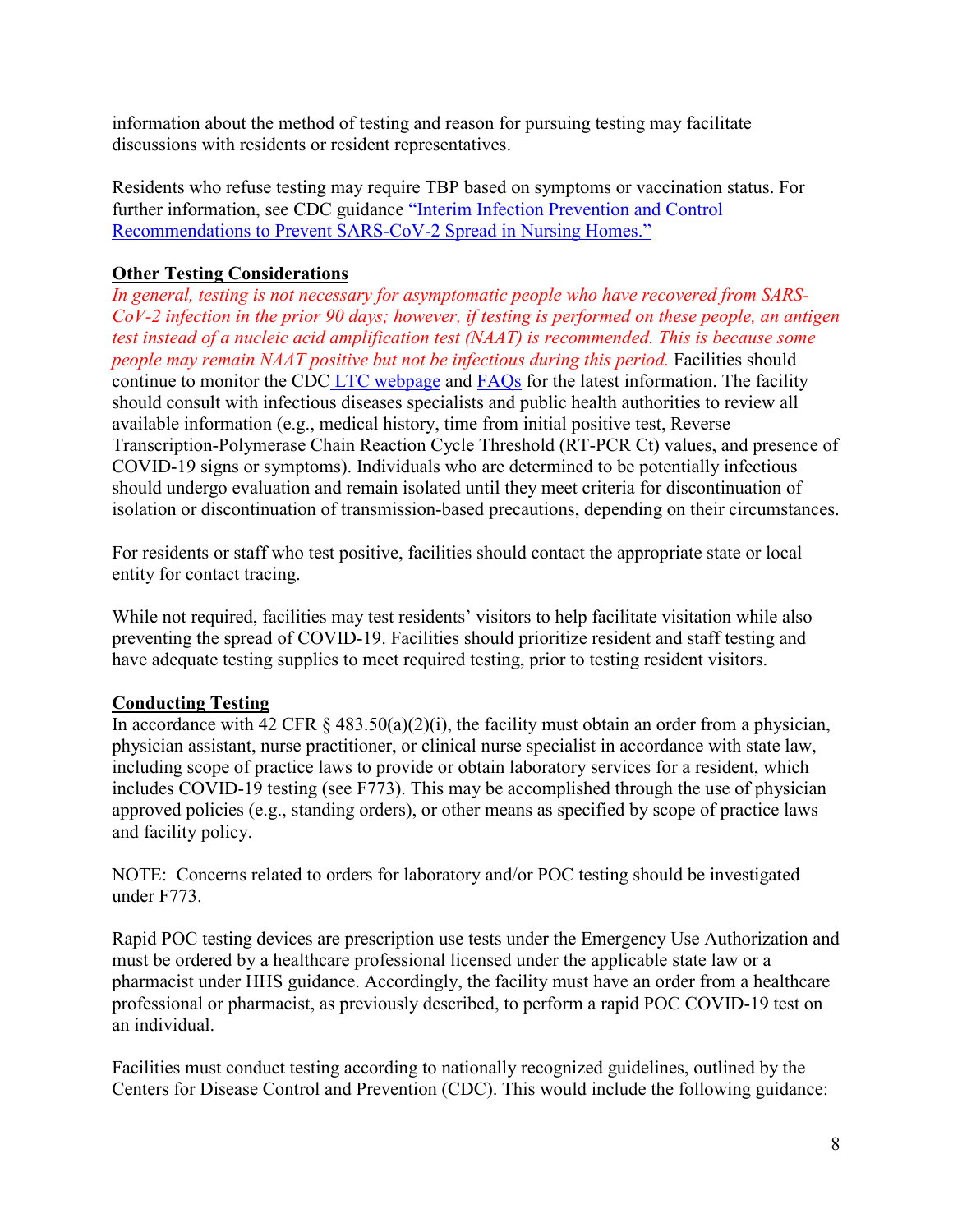- Interim Infection Prevention and Control Recommendations to Prevent SARS-CoV-2 Spread in Nursing Homes: <https://www.cdc.gov/coronavirus/2019-ncov/hcp/long-term-care.html>
- Interim Infection Prevention and Control Recommendations for Healthcare Personnel During the Coronavirus Disease 2019 (COVID-19) Pandemic: [https://www.cdc.gov/coronavirus/2019-ncov/hcp/infection-control](https://www.cdc.gov/coronavirus/2019-ncov/hcp/infection-control-recommendations.html)[recommendations.html](https://www.cdc.gov/coronavirus/2019-ncov/hcp/infection-control-recommendations.html)

A diagnostic test shows if a patient has an active coronavirus infection. As of the date of this guidance, there are two types of diagnostic tests which detect the active virus – molecular tests, such as RT-PCR tests, that detect the virus's genetic material, and antigen tests that detect specific proteins on the surface of the virus. An antibody test looks for antibodies that are made by the immune system in response to a threat, such as a specific virus. An antibody test does not identify an active coronavirus infection; therefore, conducting an antibody test on a staff or resident would not meet the requirements under this regulation.

Frequently asked questions related to the use of these testing devices in high-risk congregate settings such as nursing homes can be found [here.](https://www.cms.gov/files/document/clia-laboratory-covid-19-emergency-frequently-asked-questions.pdf) In addition, when testing residents, a facility's selection of a test should be person-centered.

Collecting and handling specimens correctly and safely is imperative to ensure the accuracy of test results and prevent any unnecessary exposures. The specimen should be collected and, if necessary, stored in accordance with the manufacturer's instructions for use for the test and CDC guidelines.

During specimen collection, facilities must maintain proper infection control and use recommended personal protective equipment (PPE), which includes a NIOSH-approved N95 or equivalent or higher-level respirator (or facemask if a respirator is not available), eye protection, gloves, and a gown, when collecting specimens.

The CDC has provided guidance on proper specimen collection:

- Interim Guidelines for Collecting, Handling, and Testing Clinical Specimens from Persons for Coronavirus Disease 2019 (COVID-19): [https://www.cdc.gov/coronavirus/2019-ncov/lab/guidelines-clinical-specimens.html.](https://www.cdc.gov/coronavirus/2019-ncov/lab/guidelines-clinical-specimens.html)
- CDC's Interim Laboratory Biosafety Guidelines for Handling and Processing Specimens Associated with Coronavirus Disease 2019 (COVID-19): [https://www.cdc.gov/coronavirus/2019-ncov/lab/lab-biosafety-guidelines.html.](https://www.cdc.gov/coronavirus/2019-ncov/lab/lab-biosafety-guidelines.html)

For additional considerations for antigen testing, see CDC's ["SARS-CoV-2 Antigen Testing in](https://www.cdc.gov/coronavirus/2019-ncov/hcp/nursing-homes-antigen-testing.html)  [Long Term Care Facilities."](https://www.cdc.gov/coronavirus/2019-ncov/hcp/nursing-homes-antigen-testing.html)

As a reminder, per 42 CFR § 483.50(a), the facility must provide or obtain laboratory services to meet the needs of its residents. If a facility provides its own laboratory services or performs any laboratory tests directly (e.g., SARS-CoV-2 point-of-care test) the provisions of 42 CFR Part 493 apply and the facility must have a current CLIA certificate appropriate for the level of testing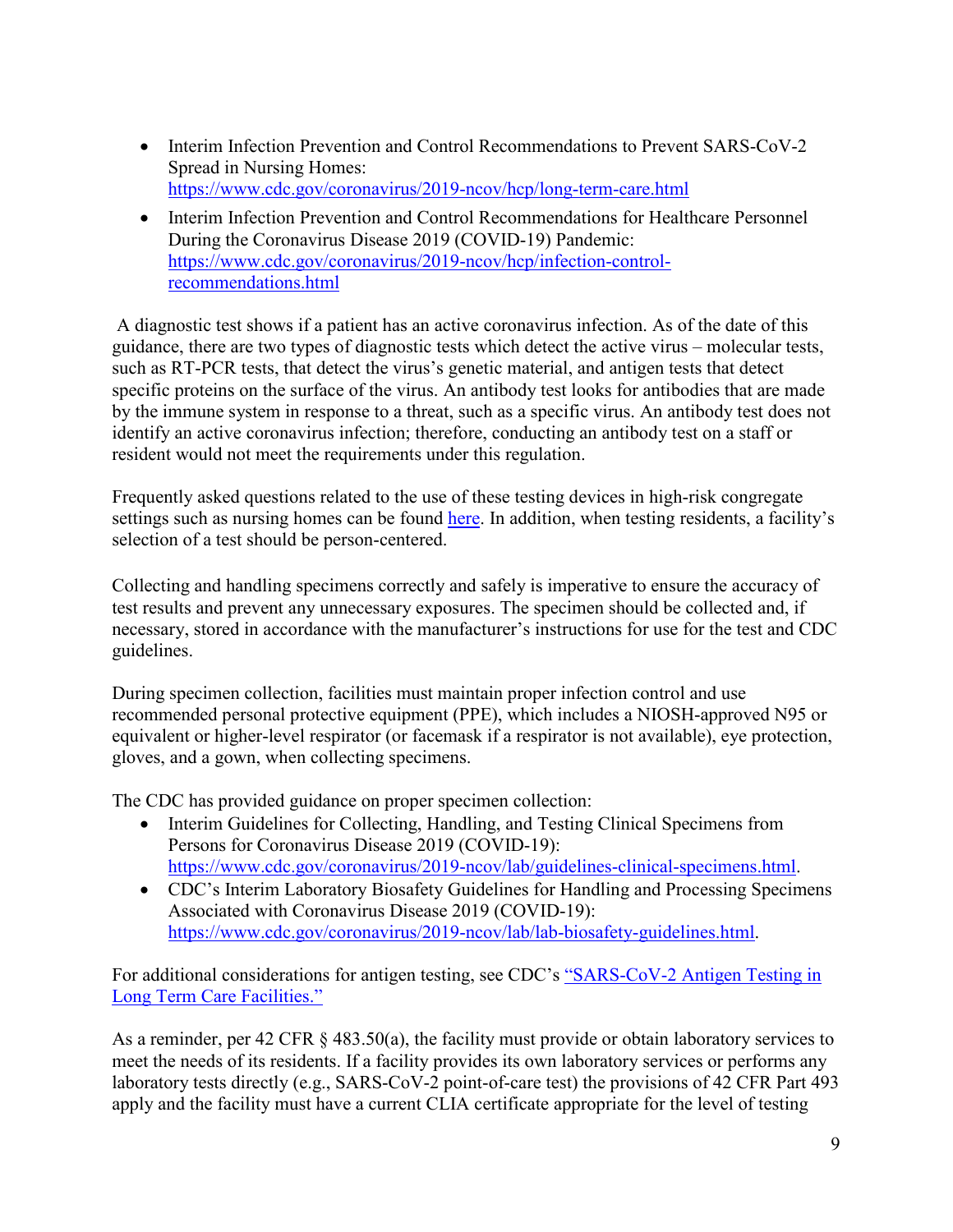performed within the facility. Surveyors should only verify that the facility has a current CLIA certificate and not attempt to determine compliance with the requirements in 42 CFR Part 493.

### **Reporting Test Results**

Facilities conducting tests are required to have a CLIA certificate and are subject to regulations that require laboratories to report results for all testing completed, for each individual tested, to state or local health departments. For additional information on reporting requirements see:

- Frequently Asked Questions: COVID-19 Testing at Skilled Nursing Facilities/Nursing [Homes](https://www.cms.gov/files/document/covid-faqs-snf-testing.pdf)
- CMS memorandum: Interim Final Rule (IFC), CMS-3401-IFC, Updating Requirements [for Reporting of SARS-CoV-2 Test Results by Clinical Laboratory Improvement](https://www.cms.gov/medicareprovider-enrollment-and-certificationsurveycertificationgeninfopolicy-and-memos-states-and/interim-final-rule-ifc-cms-3401-ifc-updating-requirements-reporting-sars-cov-2-test-results-clia)  [Amendments of 1988 \(CLIA\) Laboratories, and Additional Policy and Regulatory](https://www.cms.gov/medicareprovider-enrollment-and-certificationsurveycertificationgeninfopolicy-and-memos-states-and/interim-final-rule-ifc-cms-3401-ifc-updating-requirements-reporting-sars-cov-2-test-results-clia)  [Revisions in Response to the COVID-19 Public](https://www.cms.gov/medicareprovider-enrollment-and-certificationsurveycertificationgeninfopolicy-and-memos-states-and/interim-final-rule-ifc-cms-3401-ifc-updating-requirements-reporting-sars-cov-2-test-results-clia) Health Emergency

Surveyors should report concerns related to CLIA certificates or laboratory reporting requirements to their [CLIA State Agency contact.](https://www.cms.gov/Regulations-and-Guidance/Legislation/CLIA/Downloads/CLIASA.pdf) When reporting concerns include the CLIA number; name and address of laboratory (facility); number of days that results were not reported, if known; and number of results not reported, if known.

In addition to reporting in accordance with CLIA requirements, facilities must continue to report COVID-19 information to the CDC's National Healthcare Safety Network (NHSN), in accordance with 42 CFR  $\S$  483.80(g)(1)–(2). See "Interim Final Rule Updating Requirements for Notification of Confirmed and Suspected COVID-19 Cases Among Residents and Staff in Nursing Homes," CMS Memorandum [QSO-20-29-NH](https://www.cms.gov/files/document/qso-20-29-nh.pdf) (May 6, 2020).

NOTE: Concerns related to informing residents, their representatives and families of new or suspected cases of COVID-19 should be investigated under F885.

NOTE: Concerns related to the reporting to state and local public health authority of communicable diseases and outbreaks, including for purposes such as contact tracing, should be investigated under F880.

## **Documentation of Testing**

Facilities must demonstrate compliance with the testing requirements. To do so, facilities should do the following:

- For symptomatic residents and staff, document the date(s) and time(s) of the identification of signs or symptoms, when testing was conducted, when results were obtained, and the actions the facility took based on the results.
- Upon identification of a new COVID-19 case in the facility, document the date the case was identified, the date that other residents and staff are tested, the dates that staff and residents who tested negative are retested, and the results of all tests (see section *"*Testing of Staff and Residents During an Outbreak Investigation" above).
- For staff routine testing, document the facility's level of community transmission, the corresponding testing frequency indicated (e.g., every week), and the date each level of community transmission was collected. Also, document the date(s) that testing was performed for staff, *who are not up-to-date,* and the results of each test.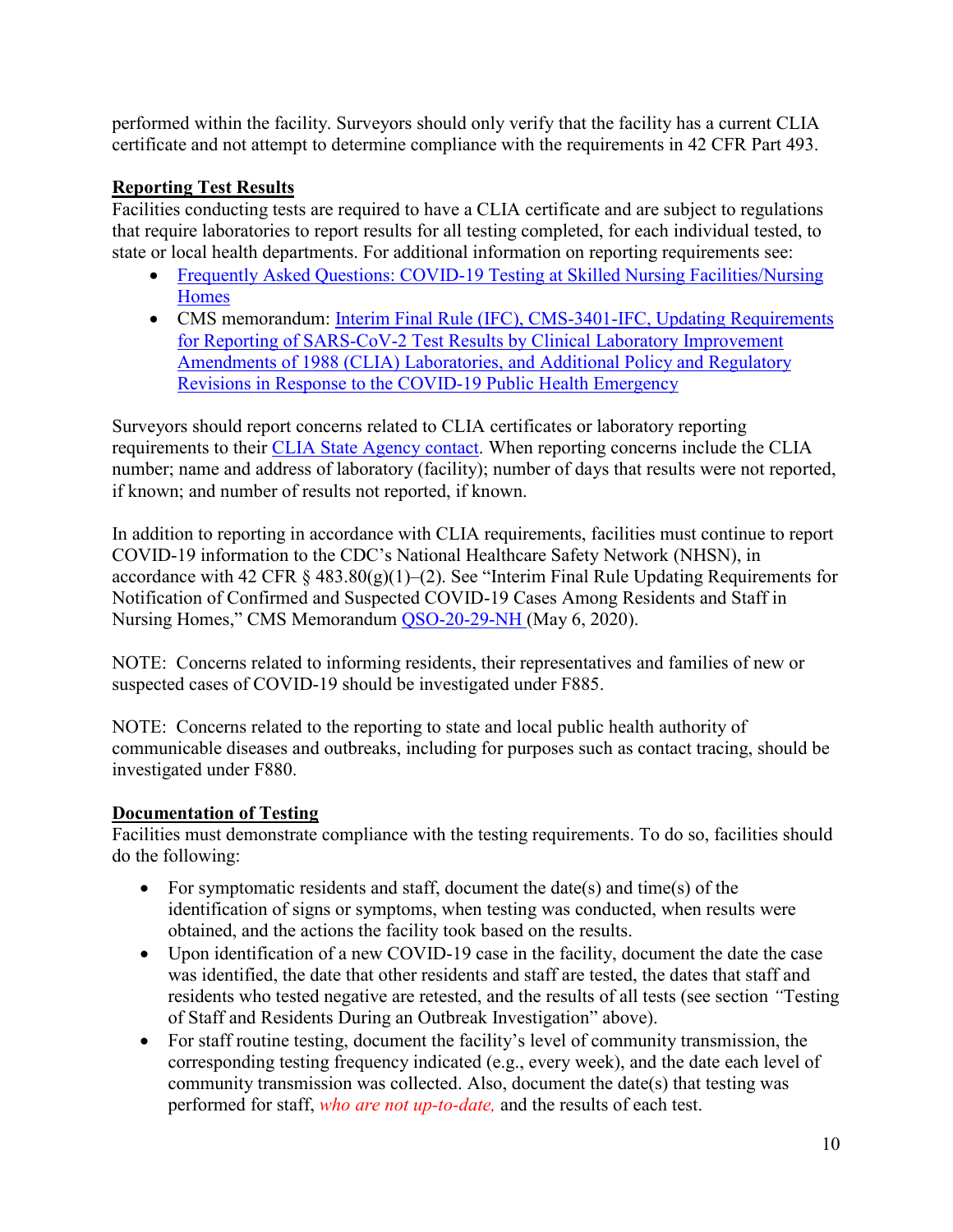- Document the facility's procedures for addressing residents and staff that refuse testing or are unable to be tested, and document any staff or residents who refused or were unable to be tested and how the facility addressed those cases.
- When necessary, such as in emergencies due to testing supply shortages, document that the facility contacted state and local health departments to assist in testing efforts, such as obtaining testing supplies or processing test results.

Facilities may document the conducting of tests in a variety of ways, such as a log of community transmission levels, schedules of completed testing, and/or staff and resident records. However, the results of tests must be done in accordance with standards for protected health information. For residents, the facility must document testing results in the medical record. For staff, including individuals providing services under arrangement and volunteers, the facility must document testing results in a secure manner consistent with requirements specified in 483.80(h)(3).

## **Surveying for Compliance**

Compliance will be assessed through the following process using the COVID-19 Focused Survey and during the Standard Survey for Nursing Homes:

- 1. Surveyors will ask for the facility's documentation noted in the "Documentation of Testing" section above, and review the documentation for compliance.
- 2. Surveyors will also review records of those residents and staff selected as a sample as part of the survey process.
- 3. If possible, surveyors should observe how the facility conducts testing in real-time. In this process, surveyors will assess if the facility is conducting testing and specimen collection in a manner that is consistent with current standards of practice for conducting COVID-19 tests, such as ensuring PPE is used correctly to prevent the transmission of the virus. If observation is not possible, surveyors should interview an individual responsible for testing and inquire on how testing is conducted (e.g., "what are the steps taken to conduct each test?").
- 4. If the facility has a shortage of testing supplies, or cannot obtain test results within 48 hours, the surveyor should ask for documentation that the facility contacted state and local health departments to assist with these issues.

Facilities that do not comply with the testing requirements in  $\S$  483.80(h) will be cited for noncompliance at F886. Additionally, enforcement remedies (such as civil money penalties) will be imposed based on the resident outcome (i.e., the scope and severity of the noncompliance), in accordance with Chapter 7 of the State Operations Manual.

If the facility has documentation that demonstrates their attempts to perform and/or obtain testing in accordance with these guidelines (e.g., timely contacting state officials, multiple attempts to identify a laboratory that can provide testing results within 48 hours), surveyors should not cite the facility for noncompliance. Surveyors should also inform the state or local health authority of the facility's lack of resources.

The current Survey/Infection Prevention, Control & Immunization Pathway (CMS-20054) can be found in the LTC Survey Pathways zipfile located at